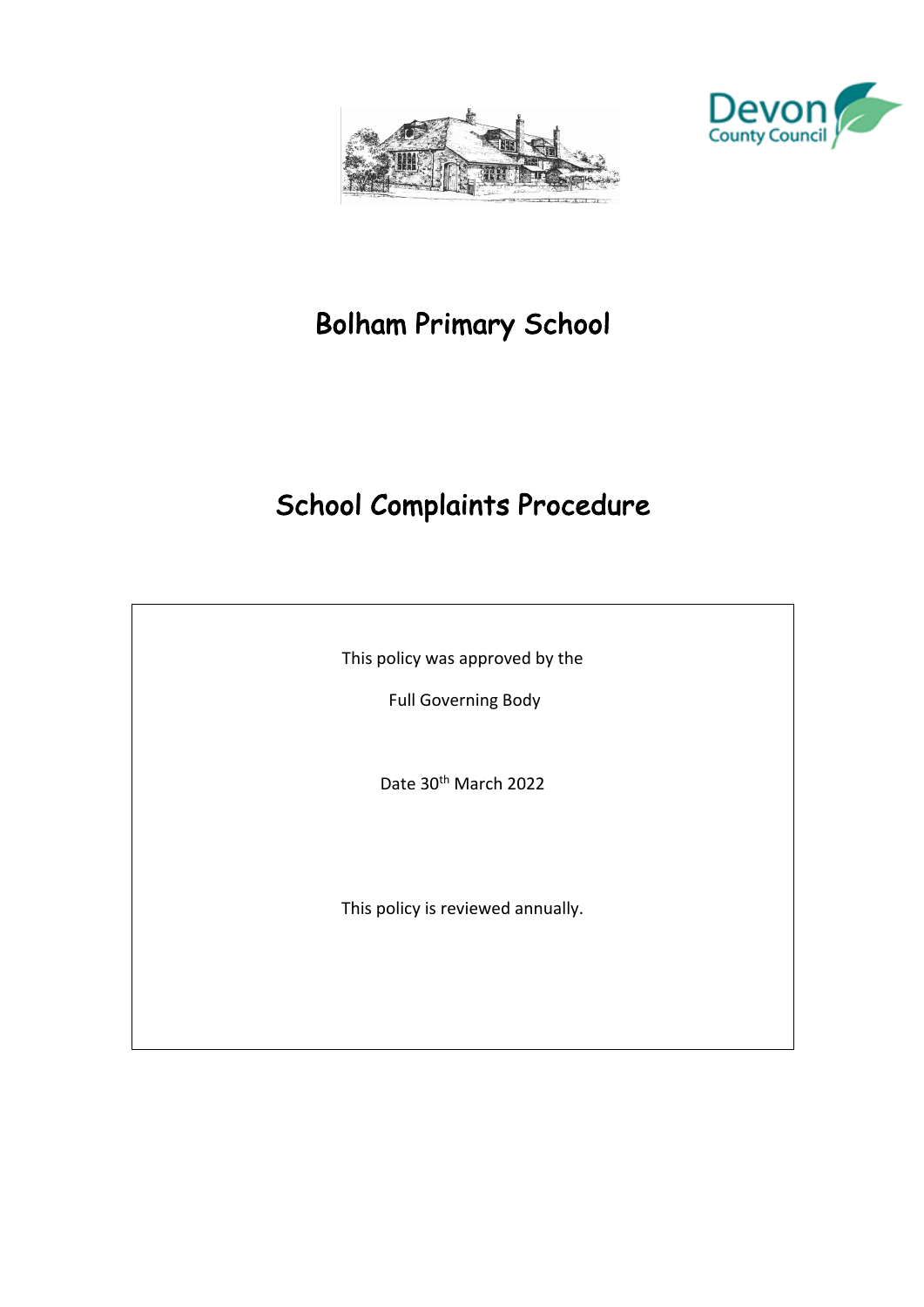# **Introduction**

.

Governing Bodies (GBs) of all maintained schools in England are required, under Section 29 of the Education Act 2002 to have in place a procedure to deal with complaints relating to the school and to any community facilities or services that the school provides. The law also requires the procedure to be publicised.

Devon Children and Young Peoples Services (CYPS) have trained mediators at its disposal and can offer mediation as a service to schools. Mediation works extremely well and helps to reduce the anxiety and stress caused when faced with a complaint.

Further advice and support is available through Devon Governor Support and through the CYPS Customer Service Team.

Governor Support – 01392 383611 or email: governor@devon.gov.uk Customer Service Team – 0808 1683750 (free phone) or email: cypsfeedback-mailbox@devon.gov.uk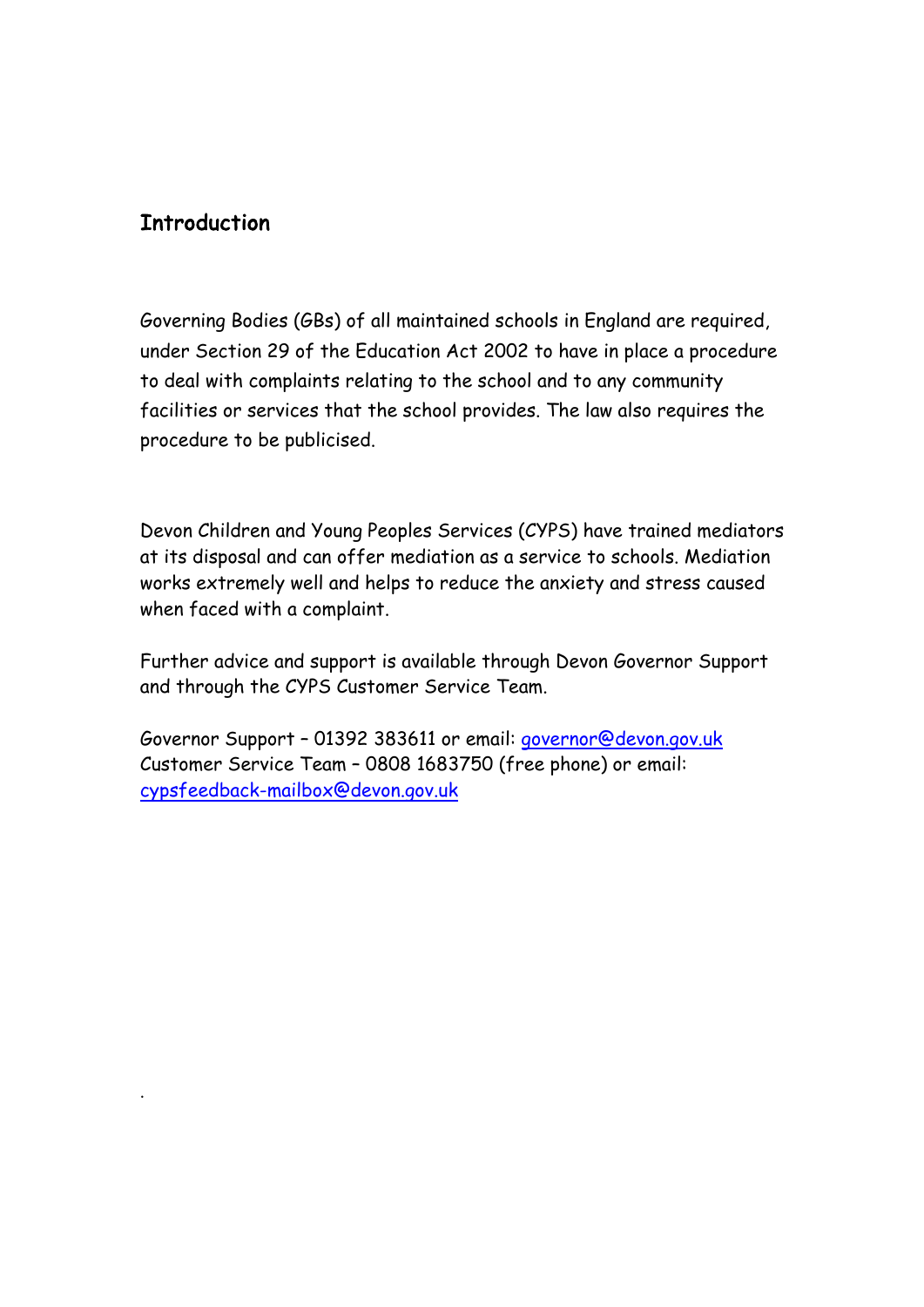# Part 1: General Principles of complaints

#### Dealing with Complaints – Initial concerns

We need to be clear about the difference between a concern and a complaint. Taking informal concerns seriously at the earliest stage will reduce the numbers that develop into formal complaints.

In dealing with concerns the underlying principle is that concerns ought to be handled, if at all possible, without the need for formal procedures. The requirement to have a complaints procedure need not in any way undermine efforts to resolve the concern informally. In most cases the class teacher or the individual delivering the service in the case of extended school provision, will receive the first approach. It is helpful if staff are able to resolve issues on the spot, including apologising where necessary.

MEDIATION - We are encouraged to consider making use of Devon CYPS impartial mediation service to help resolve issues through an informal process. Mediation aims to reduce the stress of dealing with a formal process and works with the disputants to resolve issues through mutual agreement. For more information go to:

www.devon.gov.uk/index/learning/schools/schoolsservices/cypsmediationservice.htm

email: roger.morris@devon.gov.uk Tel: 07966474364

#### Dealing with Complaints – Formal procedures

The formal procedures will need to be invoked when initial attempts to resolve the issue are unsuccessful and the person raising the concern remains dissatisfied and wishes to take the matter further.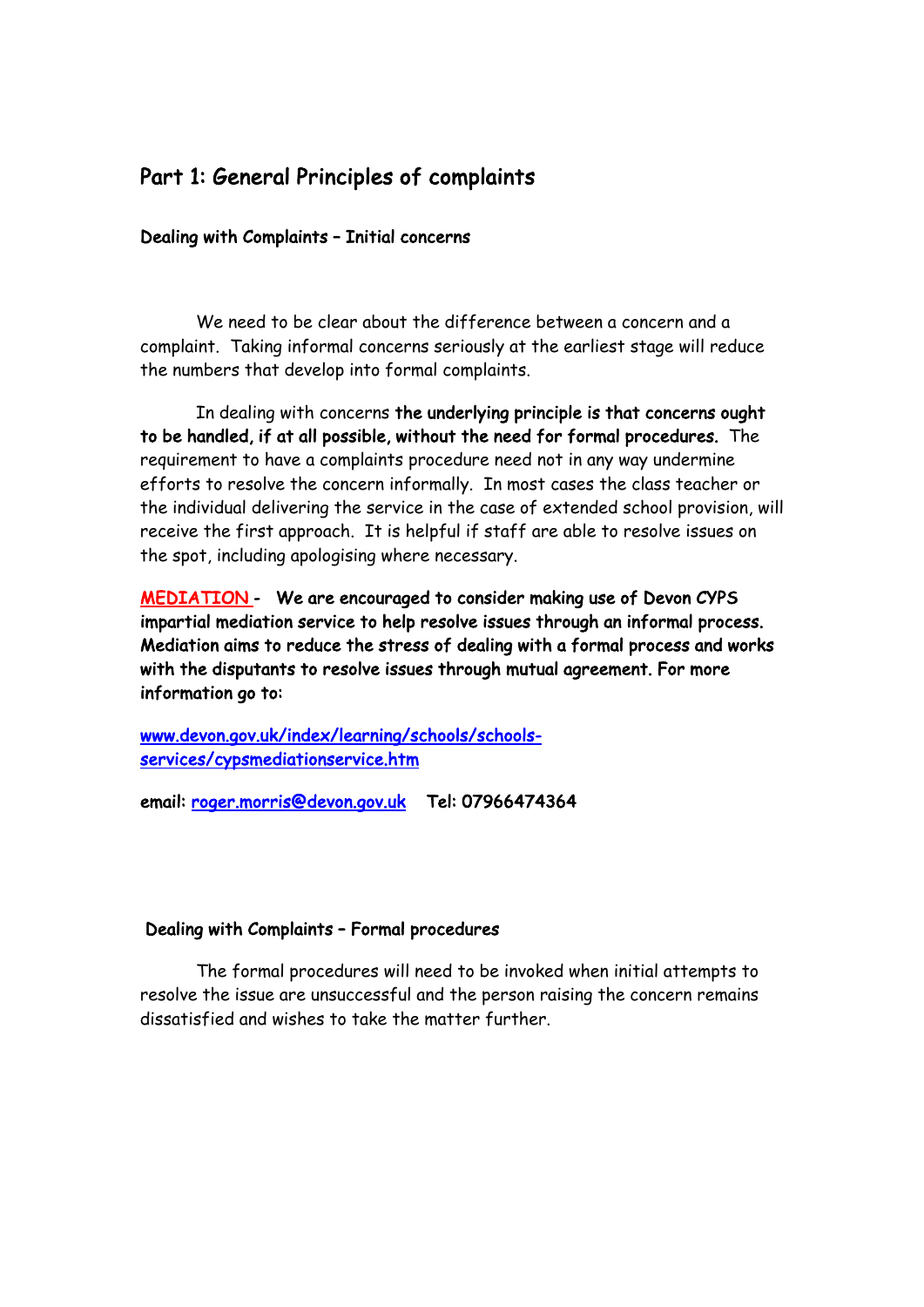#### Framework of Principles

Our Complaints Procedure will:

- encourage resolution of problems by informal means wherever possible;
- be easily accessible and publicised;
- be simple to understand and use;
- be impartial;
- be non-adversarial;
- allow swift handling with established time-limits for action and keeping people informed of the progress;
- ensure a full and fair investigation by an independent person where necessary;
- respect people's desire for confidentiality;
- address all the points at issue and provide an effective response and appropriate redress, where necessary;
- provide information to the school's management so that services can be improved.

#### Investigating Complaints

It is suggested that at each stage, the person investigating the complaint (the complaints co-ordinator), makes sure that they:

- establish what has happened so far, and who has been involved;
- clarify the nature of the complaint and what remains unresolved;
- meet with the complainant or contact them (if unsure or further information is necessary);
- clarify what the complainant feels would put things right;
- interview those involved in the matter and/or those complained of, allowing them to be accompanied if they wish;
- conduct the interview with an open mind and be prepared to persist in the questioning;
- keep notes of the interview.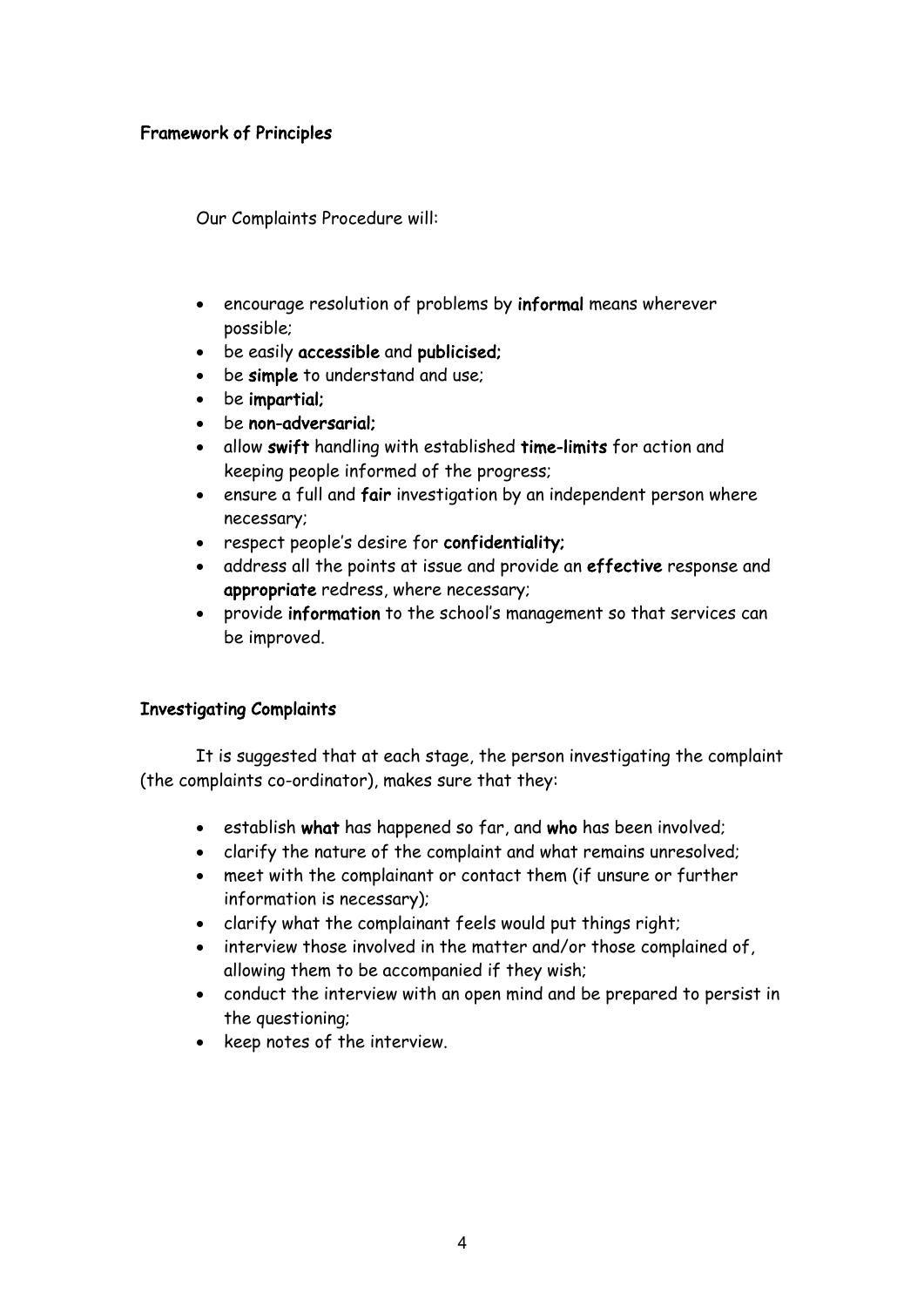#### Resolving Complaints

At each stage in the procedure we will keep in mind ways in which a complaint can be resolved. It might be sufficient to acknowledge that the complaint is valid in whole or in part. In addition, it may be appropriate to offer one or more of the following:

- an apology;
- an explanation;
- an admission that the situation could have been handled differently or better;
- an assurance that the event complained of will not recur;
- an explanation of the steps that have been taken to ensure that it will not happen again;
- an undertaking to review school policies in light of the complaint.

It would be useful if complainants were encouraged to state what actions they feel might resolve the problem at any stage. An admission that the school could have handled the situation better is not the same as an admission of negligence.

An effective procedure will identify areas of agreement between the parties. It is also of equal importance to clarify any misunderstandings that might have occurred as this can create a positive atmosphere in which to discuss any outstanding issues.

#### Vexatious Complaints

If properly followed, a good complaints procedure will limit the number of complaints that become protracted. However, there will be occasions when, despite all stages of the procedures having been followed, the complainant remains dissatisfied. If the complainant tries to reopen the same issue, the chair of the GB is able to inform them in writing that the procedure has been exhausted and that the matter is now closed.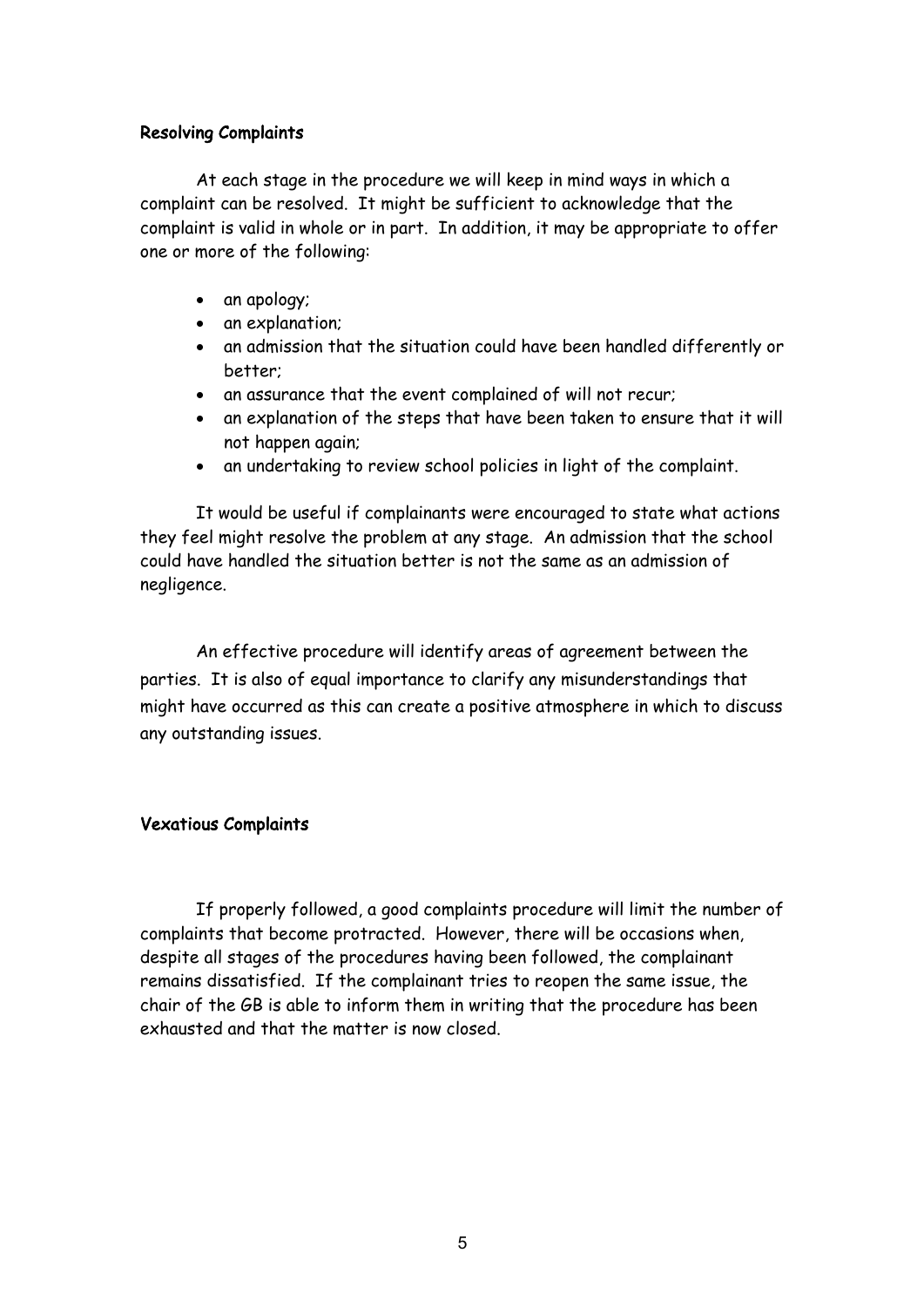#### Time-Limits

Complaints need to be considered, and resolved, as quickly and efficiently as possible. Our complaints procedure sets realistic time limits for each action within each stage. However, where further investigations are necessary, new time limits can be set and the complainant sent details of the new deadline and an explanation for the delay.

If a complaint is raised during the school term we will reply to acknowledge a complaint within three working days. We will let the complainant know who will be dealing with their complaint. We will then respond in full by letter within a further fifteen days and let the complainant know what we intend to do about the complaint. Complaints raised during school holidays will be acknowledged within three working days of the end of the school break.

## Part 2: The Formal Complaints Procedure

## The Stages of Complaints

Our complaints procedure has defined stages. At each we will clarify who will be involved, what will happen, and how long it will take. There may, on occasion, be the need for some flexibility; for example, the possibility of further meetings between the complainant and the member of staff directly involved and further investigations may be required by the headteacher after a meeting with the complainant.

- Stage one: complaint heard by staff member (though not the subject of the complaint);
- Stage two: complaint heard by headteacher;
- Stage three: complaint heard by GB's complaints appeal panel;

(In our small school it may sometimes be necessary to go straight to stage 2).

Regardless of how many stages the school chooses, an unsatisfied complainant can always take a complaint to the next stage.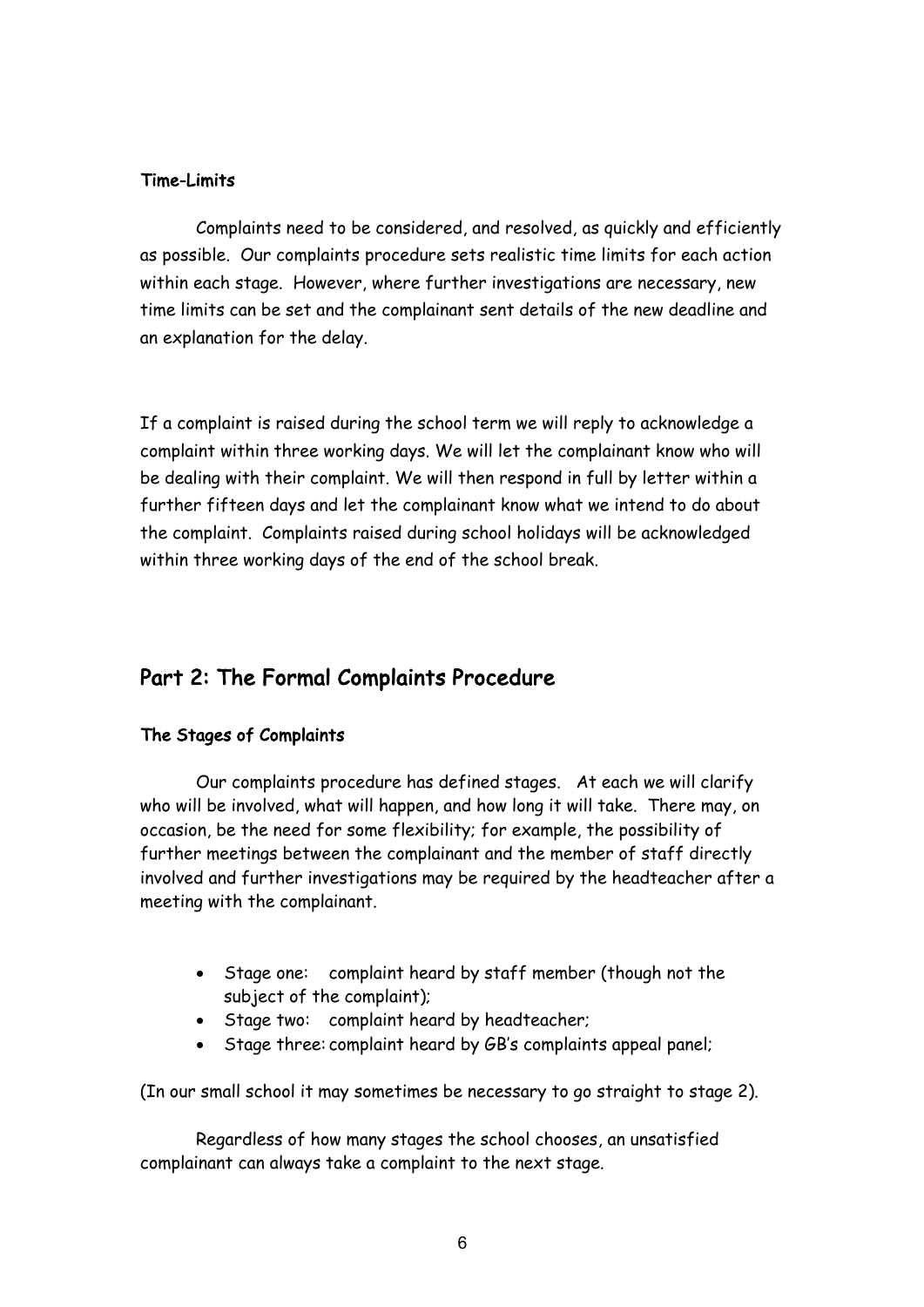Our procedure specifies how a complaint will be dealt with if it concerns the conduct of the headteacher or a governor or where a headteacher or governor has been involved in the issue previously.

## Part 3 – Managing and Recording Complaints

#### Recording Complaints

 We will record the progress of the complaint and the final outcome. A complaint may be made in person, by telephone, or in writing. At the end of a meeting or telephone call, it would be helpful if the member of staff ensured that the complainant and the school have the same understanding of what was discussed and agreed. A brief note of meetings and telephone calls can be kept and a copy of any written response added to the record.

#### Governing Body Review

The GB will monitor the level and nature of complaints and review the outcomes on a regular basis to ensure the effectiveness of the procedure and make changes where necessary. Complaints information shared with the whole GB will not name individuals.

As well as addressing an individual's complaints, the process of listening to and resolving complaints will contribute to school improvement. When individual complaints are heard, schools may identify underlying issues that need to be addressed. The monitoring and review of complaints by the school and the GB can be a useful tool in evaluating a school's performance.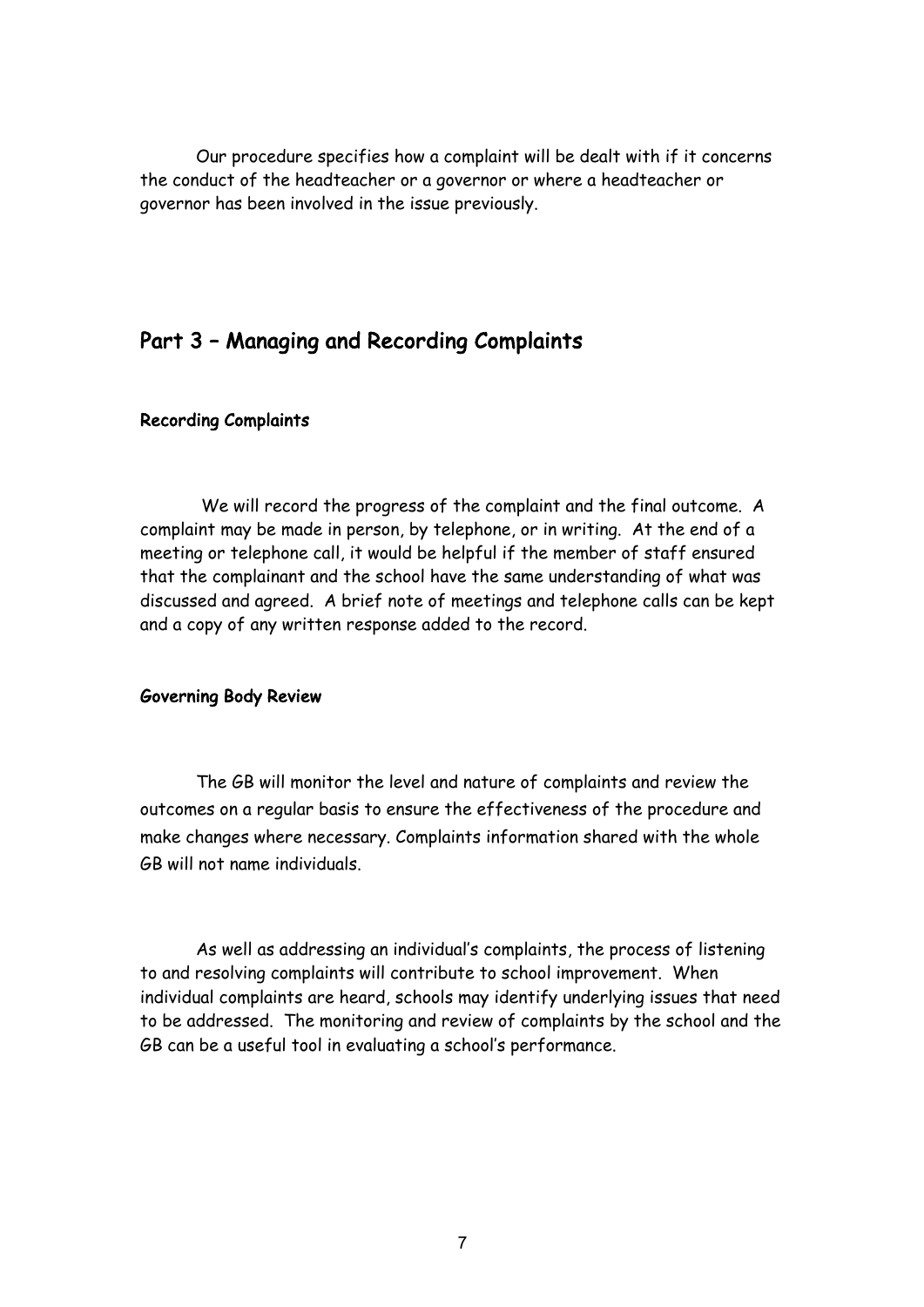#### Publicising the Procedure

There is a legal requirement for the Complaints Procedures to be publicised. It is up to the GB to decide how to fulfil this requirement but details of the Complaints Procedures could be included in:

- the school prospectus;
- the information given to new parents when their children join the school;
- the information given to the children themselves;
- the home-school agreement;
- home school bulletins or newsletters;
- documents supplied to community users including course information or letting agreements;
- a specific complaints leaflet which includes a form on which a complaint can be made;
- posters displayed in areas of the school that will be used by the public, such as reception or the main entrance;
- the school website.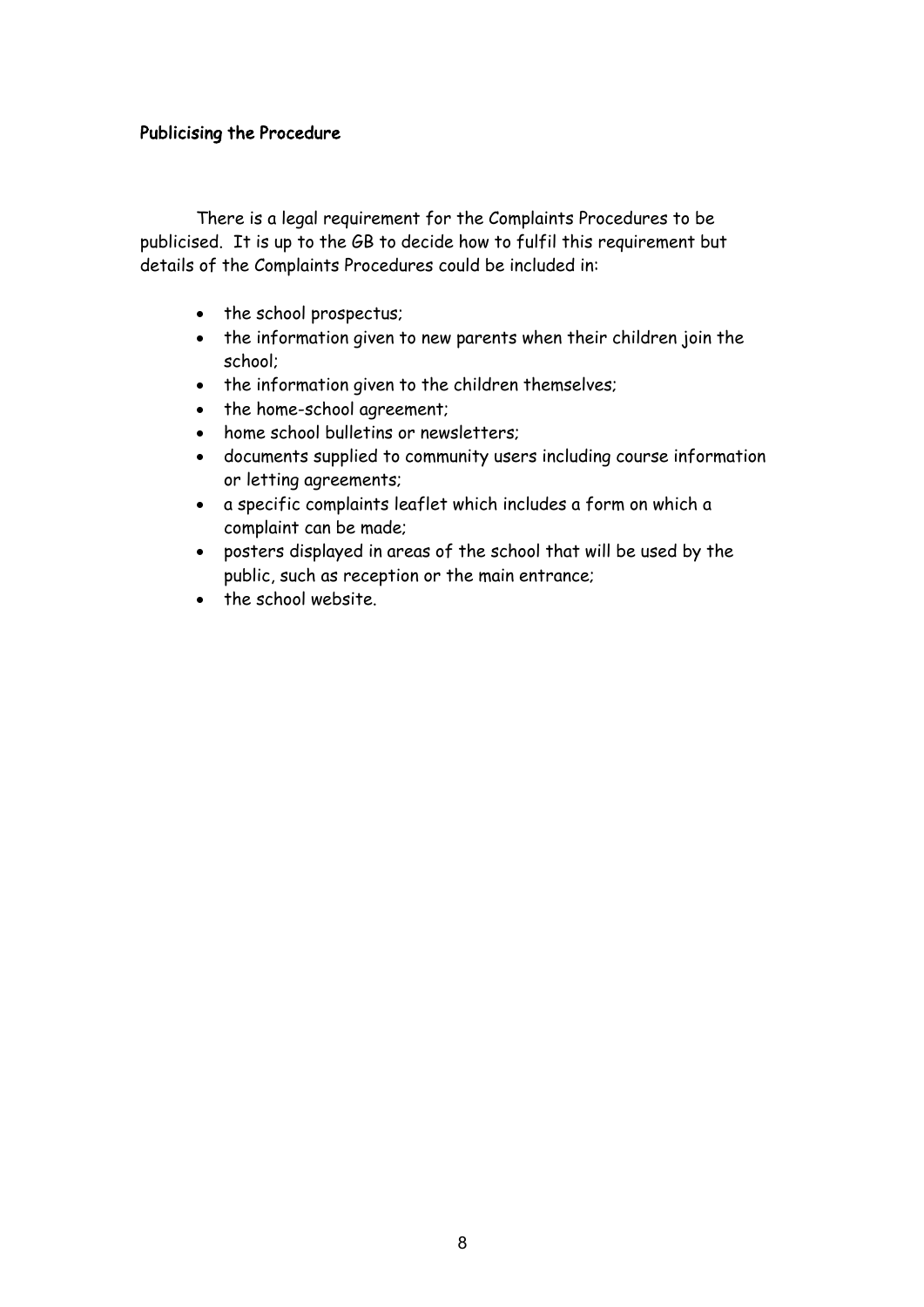# Bolham Primary School Complaints Procedure

## Stage One: Complaint Heard by Staff Member

It is in everyone's interest that complaints are resolved at the earliest possible stage. The experience of the first contact between the complainant and the school can be crucial in determining whether the complaint will escalate. To that end, if staff are made aware of the procedures, they know what to do when they receive a complaint.

It would assist the procedure if the school respected the views of a complainant who indicates that he/she would have difficulty discussing a complaint with a particular member of staff. In these cases, our complaints co-ordinator Denise Woodgate can refer the complainant to another staff member. Where the complaint concerns the head teacher, the complaint can be referred to the chair of governors.

Similarly, if the member of staff directly involved feels too compromised to deal with a complaint, the complaints co-ordinator may consider referring the complainant to another staff member. The member of staff may be more senior but does not have to be. The ability to consider the complaint objectively and impartially is crucial.

Where the first approach is made to a governor, the next step would be to refer the complainant to the appropriate person and advise them about the procedure. It would be useful if governors did not act unilaterally on an individual complaint outside the formal procedure or be involved at the early stages in case they are needed to sit on a panel at a later stage of the procedure.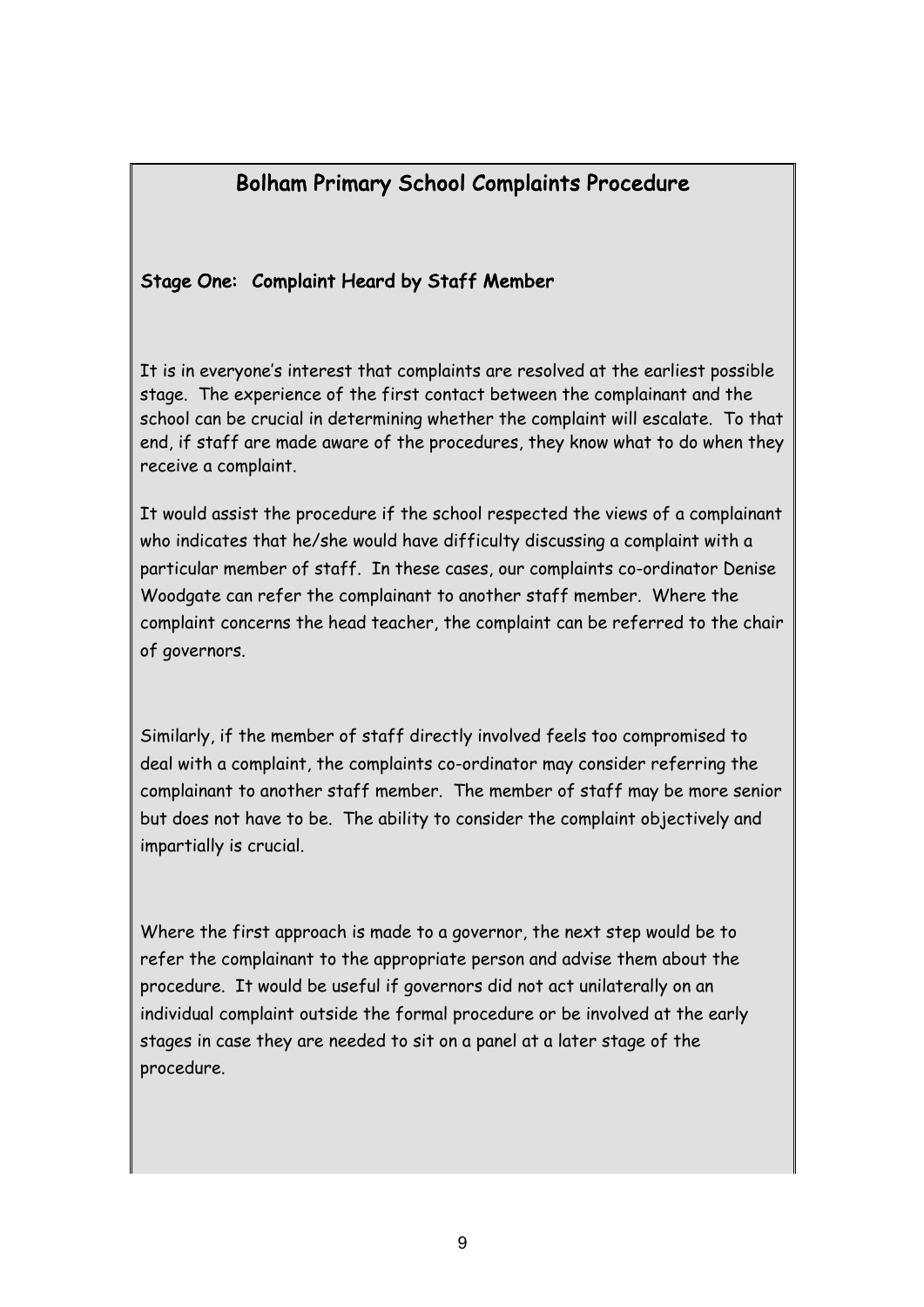## Stage Two: Complaint Heard by Head teacher

The head teacher's influence will already have shaped the way complaints are handled in the school. At this point, the complainant may be dissatisfied with the way the complaint was handled at stage one as well as pursuing their initial complaint. The head may delegate the task of collating the information to another staff member but not the decision on the action to be taken. It is not too late at this stage to suggest mediation and resolve informally.

## Stage Three: Complaint Heard by Governing Bodies Complaints Appeal Panel

The complainant needs to write to the Chair of Governors giving details of the complaint. The Chair, or a nominated governor, will convene a GB complaints panel.

The governors' appeal hearing is the last school-based stage of the complaints process, and is not convened to merely rubber-stamp previous decisions.

Individual complaints would not be heard by the whole GB at any stage, as this could compromise the impartiality of any panel set up for a disciplinary hearing against a member of staff following a serious complaint.

The governing body may nominate a number of members with delegated powers to hear complaints at that stage, and set out its terms of reference. These can include:

- $\triangleright$  drawing up its procedures;
- $\triangleright$  hearing individual appeals;
- $\triangleright$  making recommendations on policy as a result of complaints.

The procedure adopted by the panel for hearing appeals would normally be part of the school's complaints procedure. The panel can be drawn from the nominated members and may consist of three or five people. The panel may choose their own chair.

## The Remit of The Complaints Appeal Panel

The panel can:

- $\triangleright$  dismiss the complaint in whole or in part;
- $\triangleright$  uphold the complaint in whole or in part;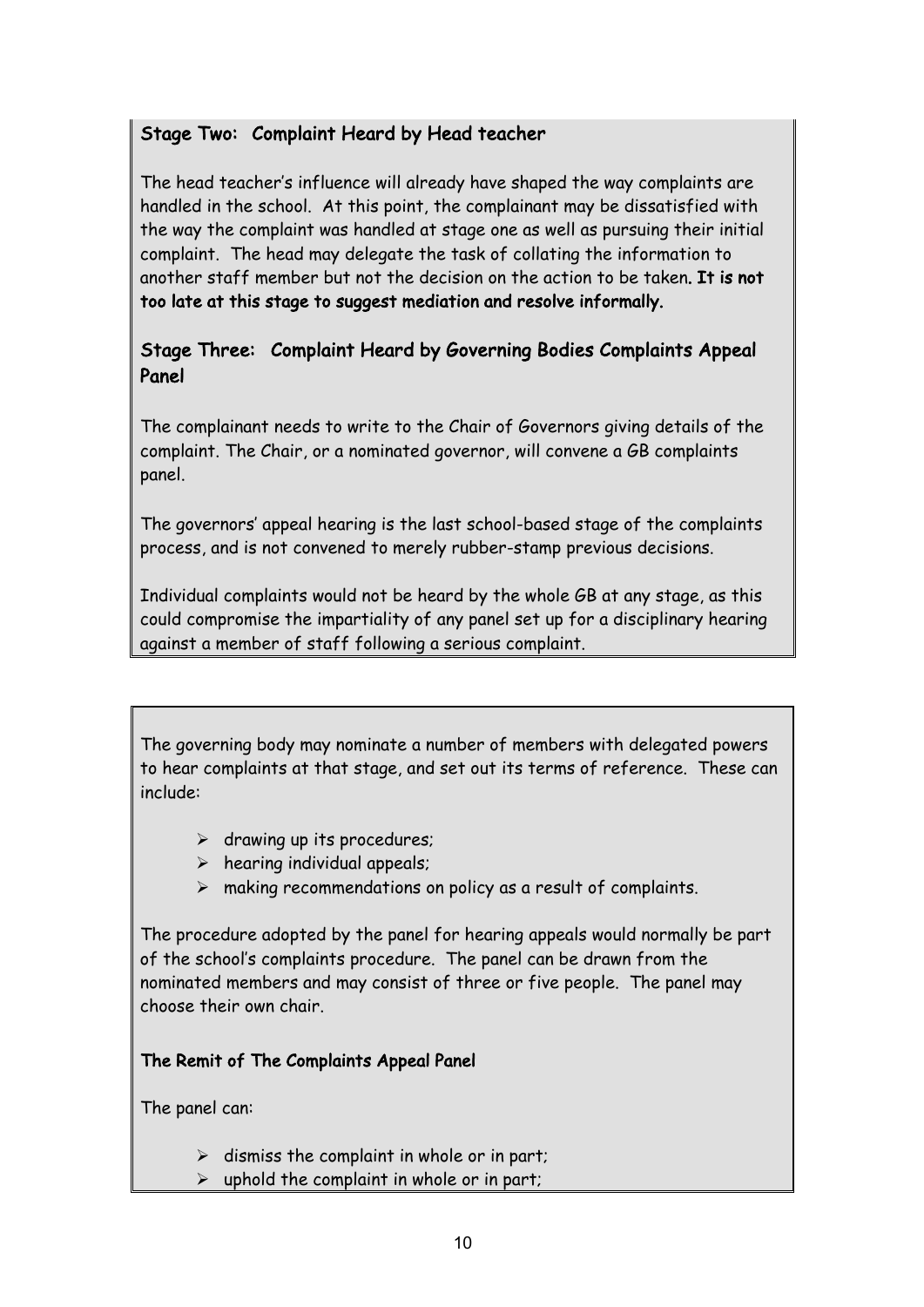- $\triangleright$  decide on the appropriate action to be taken to resolve the complaint;
- $\triangleright$  recommend changes to the school's systems or procedures to ensure that problems of a similar nature do not recur.

There are several points which any governor sitting on a complaints panel needs to remember:

a. It is important that the appeal hearing is independent and impartial and that it is seen to be so. No governor may sit on the panel if they have had a prior involvement in the complaint or in the circumstances surrounding it. In deciding the make-up of the panel, governors need to try and ensure that it is a cross-section of the categories of governor and sensitive to the issues of race, gender and religious affiliation.

b. The aim of the hearing, which needs to be held in private, will always be to resolve the complaint and achieve reconciliation between the school and the complainant. However, it has to be recognised the complainant might not be satisfied with the outcome if the hearing does not find in their favour. It may only be possible to establish the facts and make recommendations which will satisfy the complainant that his or her complaint has been taken seriously.

c. An effective panel will acknowledge that many complainants feel nervous and inhibited in a formal setting. Parents often feel emotional when discussing an issue that affects their child. The panel chair will ensure that the proceedings are as welcoming as possible. The layout of the room will set the tone and care is needed to ensure the setting is informal and not adversarial.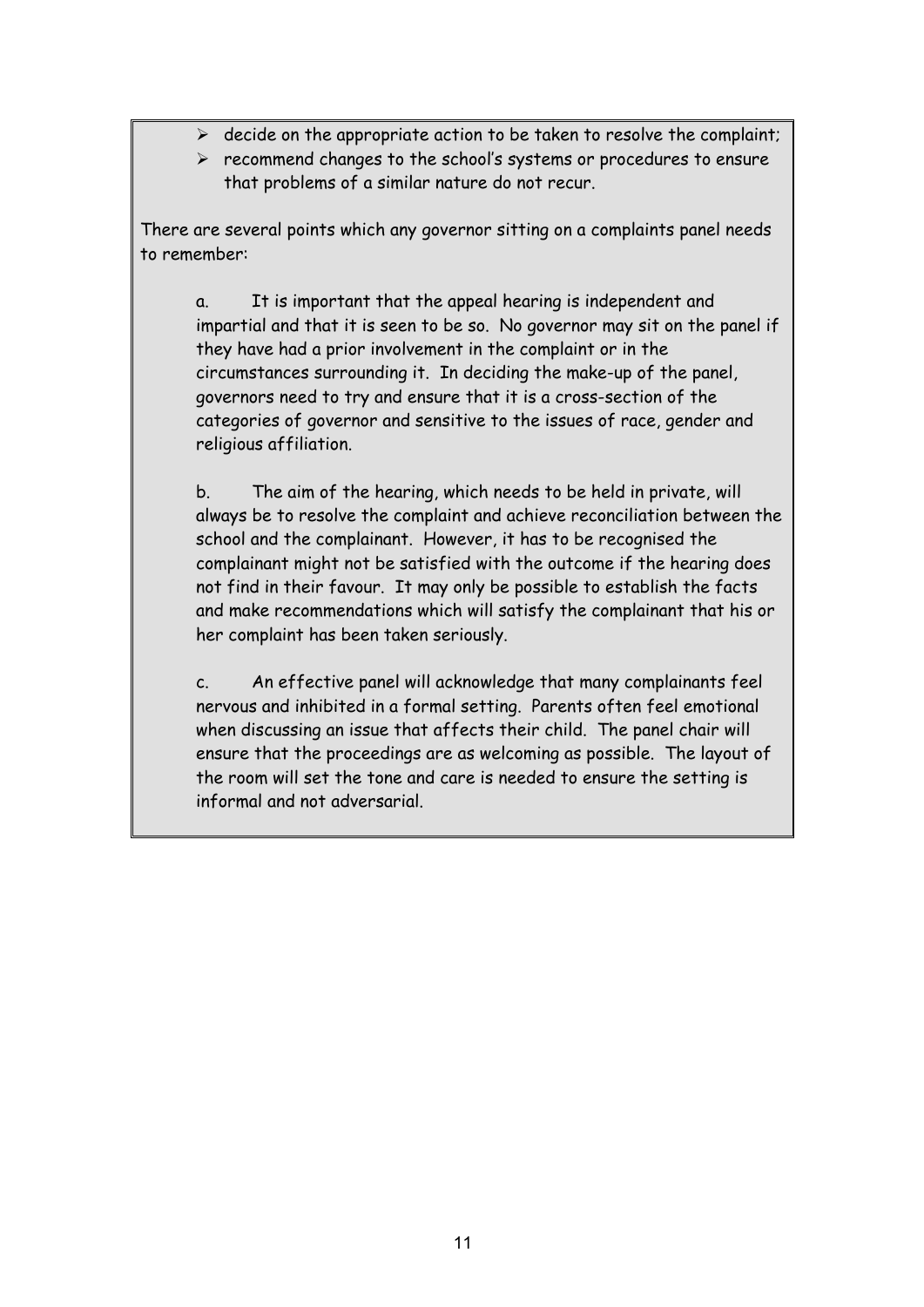d. Extra care needs to be taken when the complainant is a child. Careful consideration of the atmosphere and proceedings will ensure that the child does not feel intimidated. The panel needs to be aware of the views of the child and give them equal consideration to those of adults. Where the child's parent is the complainant, it would be helpful to give the parent the opportunity to say which parts of the hearing, if any, the child needs to attend.

e. The governors sitting on the panel need to be aware of the complaints procedure.

## Roles and Responsibilities

## The Role of the Clerk

Any panel or group of governors considering complaints should be clerked. The clerk would be the contact point for the complainant and is required to:

- $\triangleright$  set the date, time and venue of the hearing, ensuring that the dates are convenient to all parties and that the venue and proceedings are accessible;
- $\triangleright$  collate any written material and send it to the parties in advance of the hearing;
- $\triangleright$  meet and welcome the parties as they arrive at the hearing;
- $\triangleright$  record the proceedings;
- $\triangleright$  notify all parties of the panel's decision.

## The Role of the Chair of the Governing Body or the Nominated Governor

The nominated governor role:

- $\triangleright$  check that the correct procedure has been followed;
- $\triangleright$  if a hearing is appropriate, notify the clerk to arrange the panel;

## The Role of the Chair of the Panel

The Chair of the Panel has a key role, ensuring that:

- $\triangleright$  the remit of the panel is explained to the parties and each party has the opportunity of putting their case without undue interruption;
- $\triangleright$  the issues are addressed;
- $\triangleright$  key findings of fact are made;
- $\triangleright$  parents and others who may not be used to speaking at such a hearing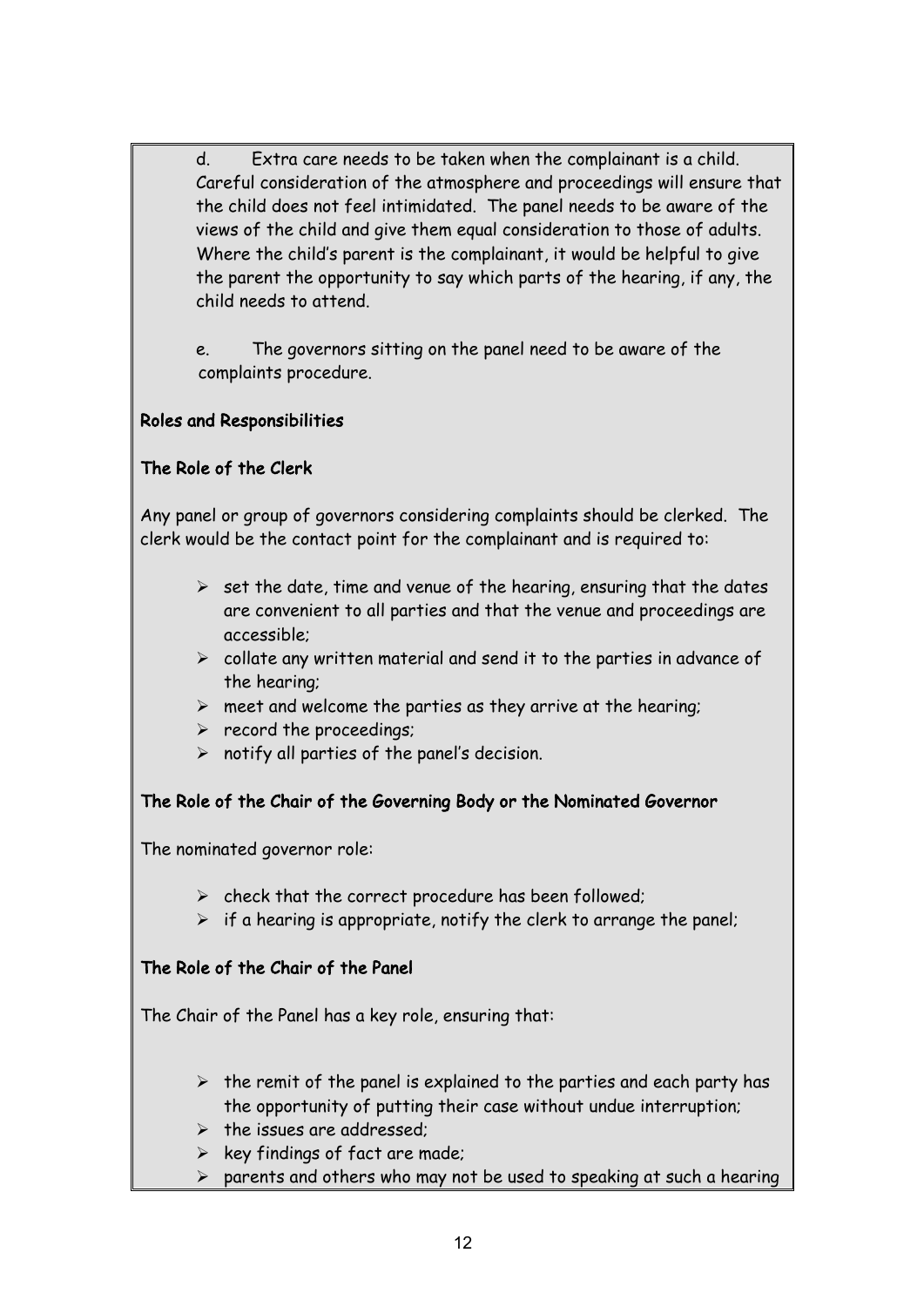are put at ease;

- $\triangleright$  the hearing is conducted in an informal manner with each party treating the other with respect and courtesy;
- $\triangleright$  the panel is open minded and acting independently;
- $\triangleright$  no member of the panel has a vested interest in the outcome of the proceedings or any involvement in an earlier stage of the procedure;

- $\triangleright$  each side is given the opportunity to state their case and ask questions;
- $\triangleright$  written material is seen by all parties. If a new issue arises it would be useful to give all parties the opportunity to consider and comment on it.

## Notification of the Panel's Decision

The chair of the panel needs to ensure that the complainant is notified of the panel's decision, in writing, with the panel's response; this is usually within a set deadline which is publicised in the procedure. The letter needs to explain if there are any further rights of appeal and, if so, to whom they need to be addressed.

# Checklist for a Panel Hearing

The panel needs to take the following points into account:

- The hearing is as informal as possible.
- Witnesses are only required to attend for the part of the hearing in which they give their evidence.
- After introductions, the complainant is invited to explain their complaint, and be followed by their witnesses.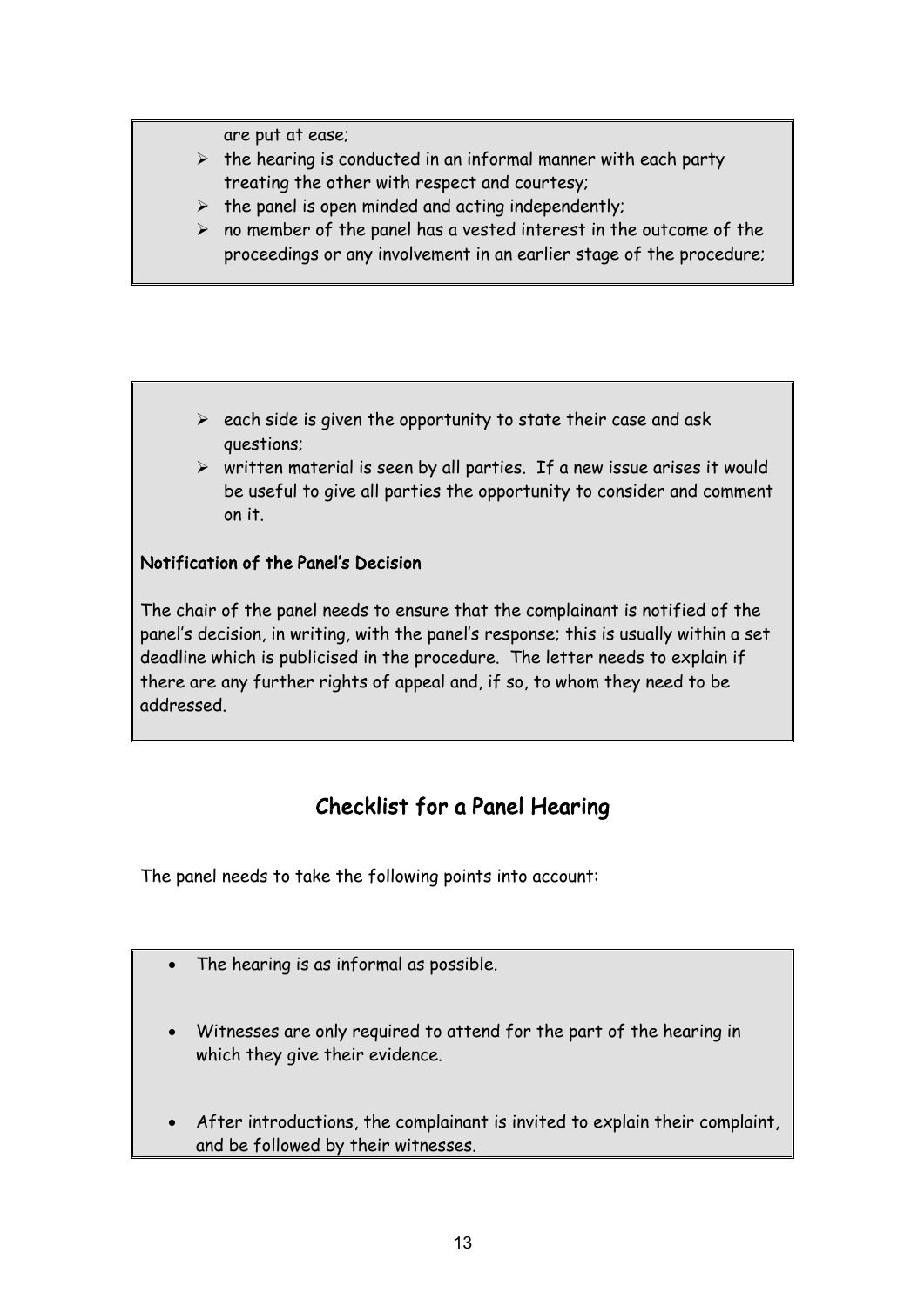- The headteacher may question both the complainant and the witnesses after each has spoken.
- The headteacher is then invited to explain the school's actions and be followed by the school's witnesses.
- The complainant may question both the headteacher and the witnesses after each has spoken.
- The panel may ask questions at any point.
- The complainant is then invited to sum up their complaint.
- The headteacher is then invited to sum up the school's actions and response to the complaint.
- Both parties leave together while the panel decides on the issues.
- The chair explains that both parties will hear from the panel within a set time scale.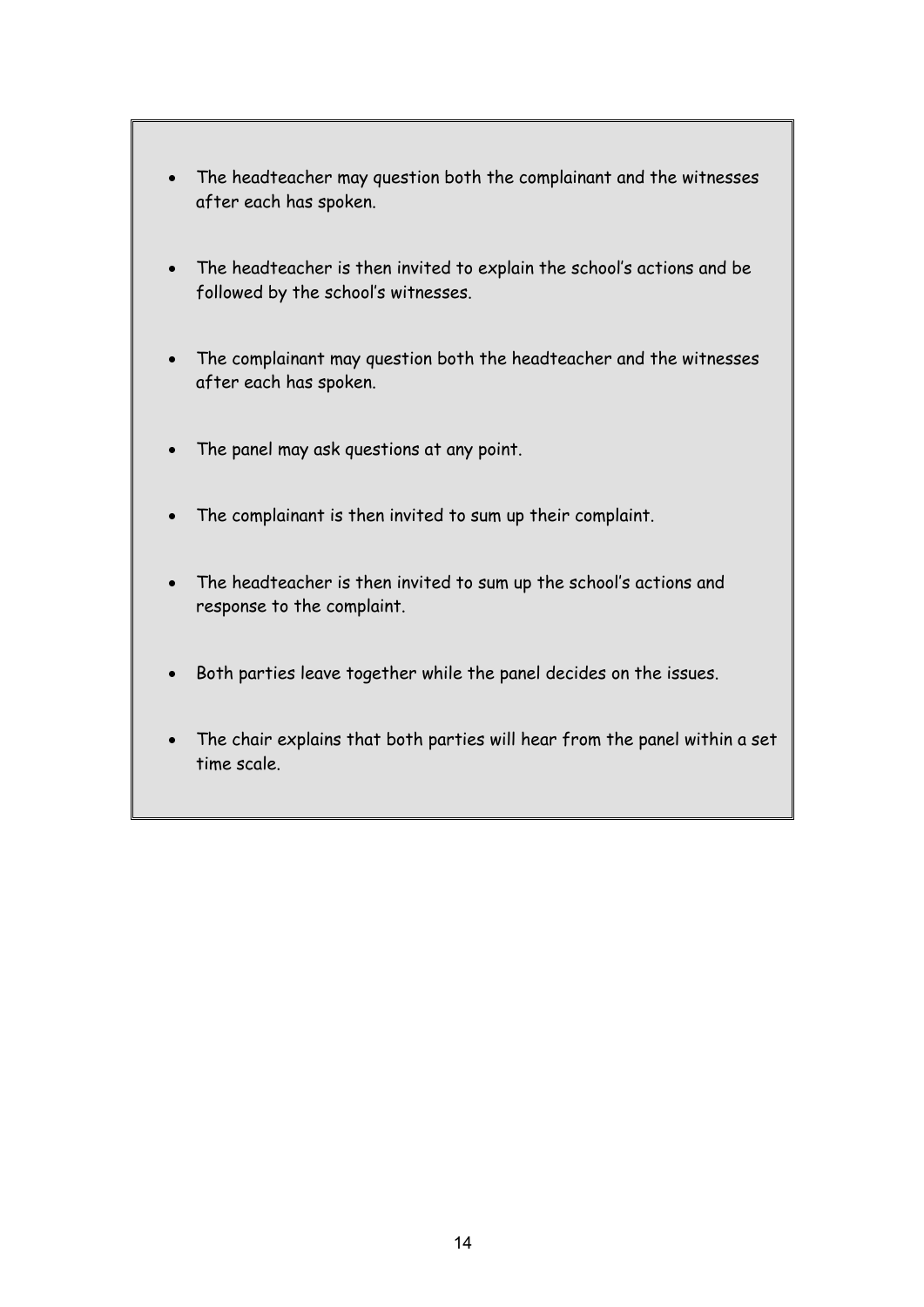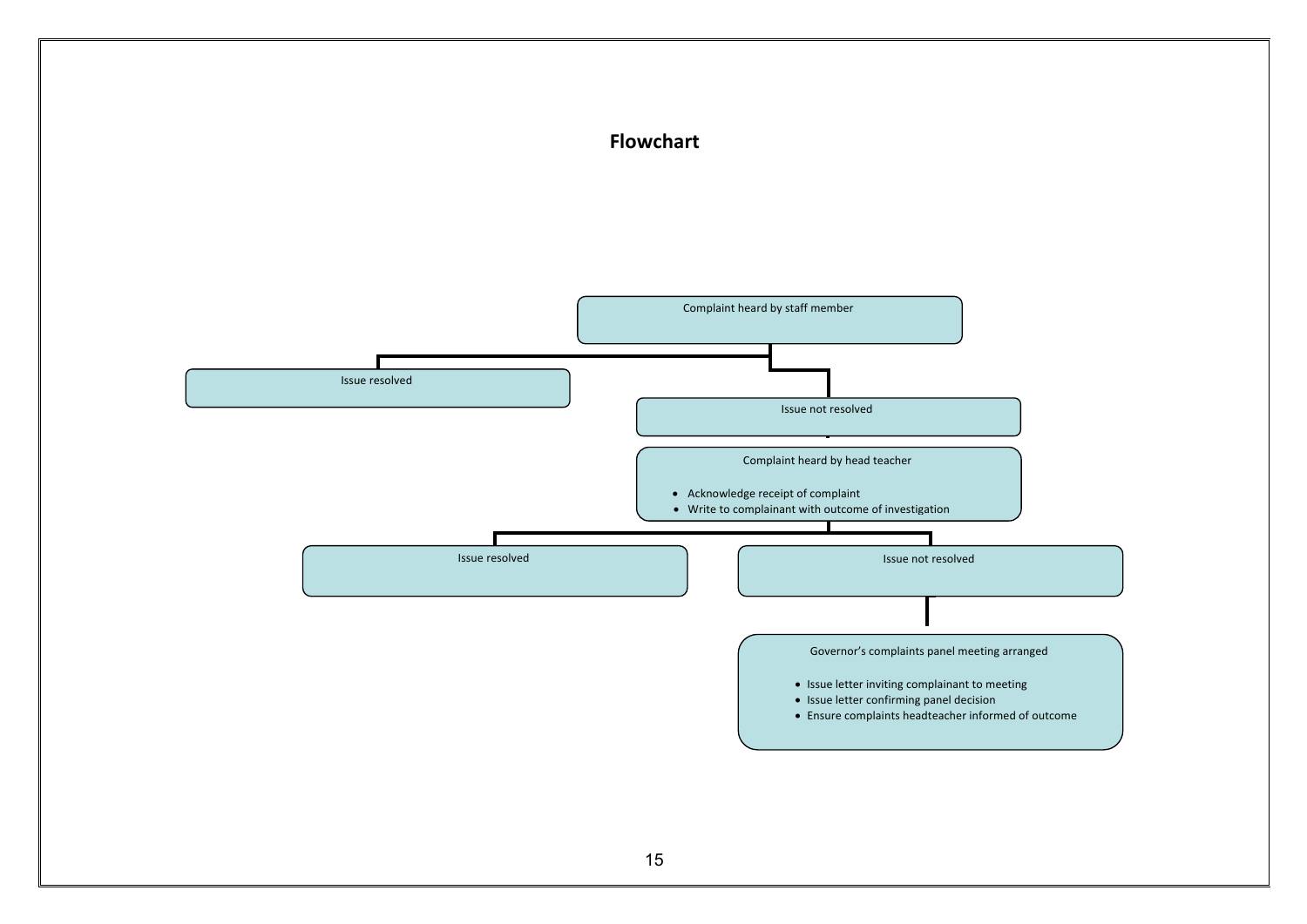## Bolham school complaint form

Please complete and return to …………………………..(headteacher ) who will acknowledge receipt and explain what action will be taken.

Your name: Pupil's name: Your relationship to the pupil: Address: Postcode: Day time telephone number: Evening telephone number: Please give details of your complaint.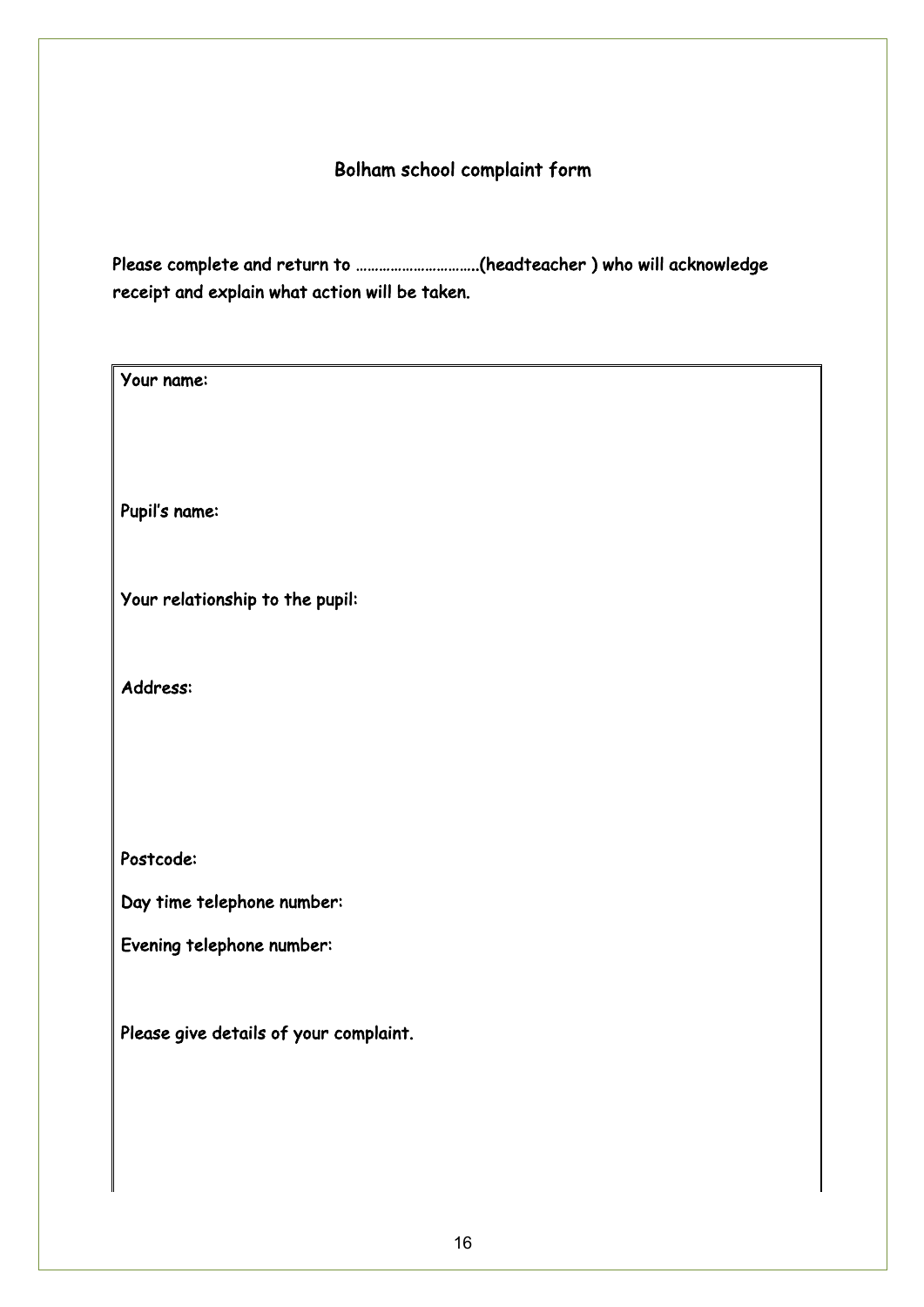What action, if any, have you already taken to try and resolve your complaint.

(Who did you speak to and what was the response)?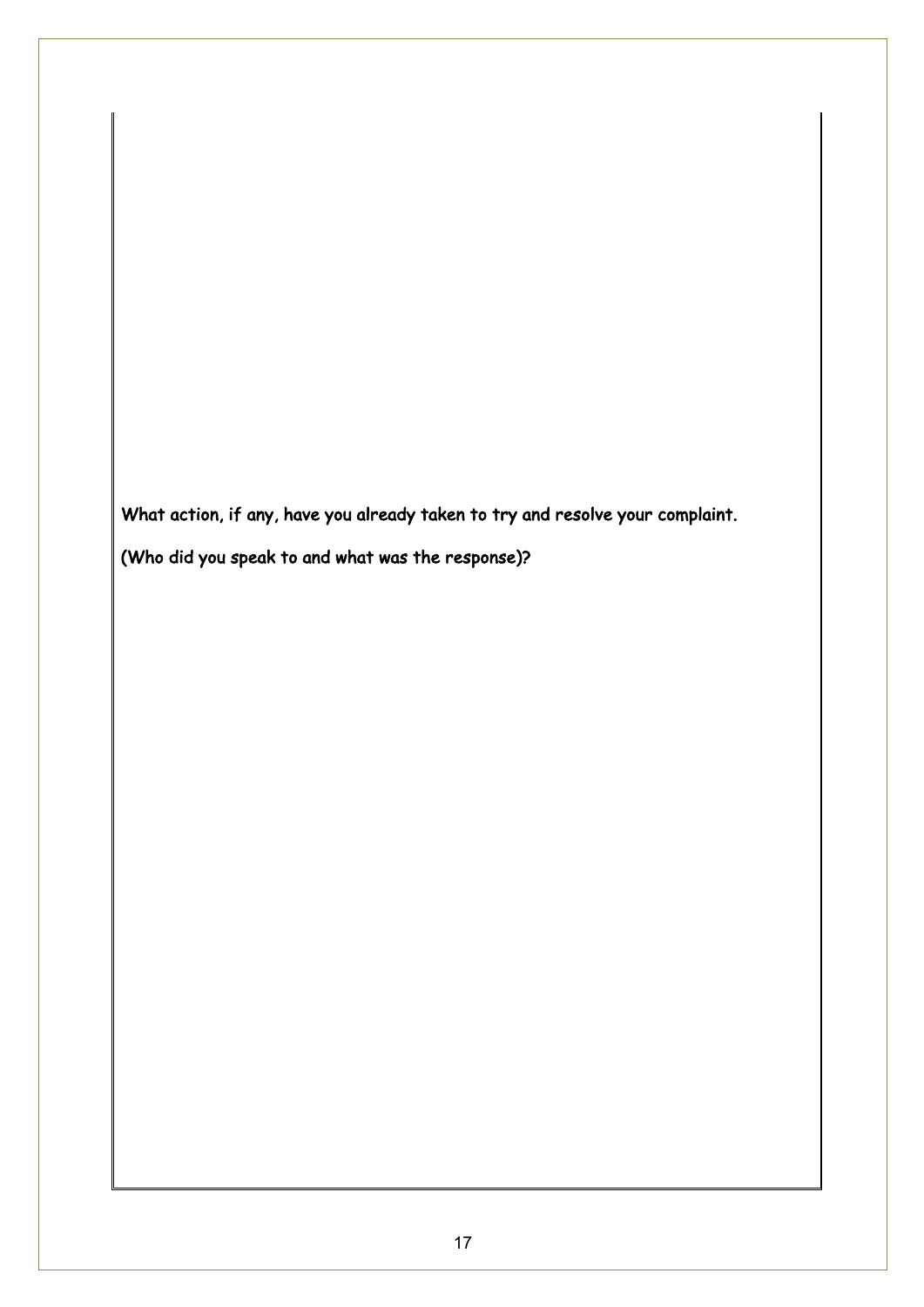What actions do you feel might resolve the problem at this stage?

Are you attaching any paperwork? If so, please give details.